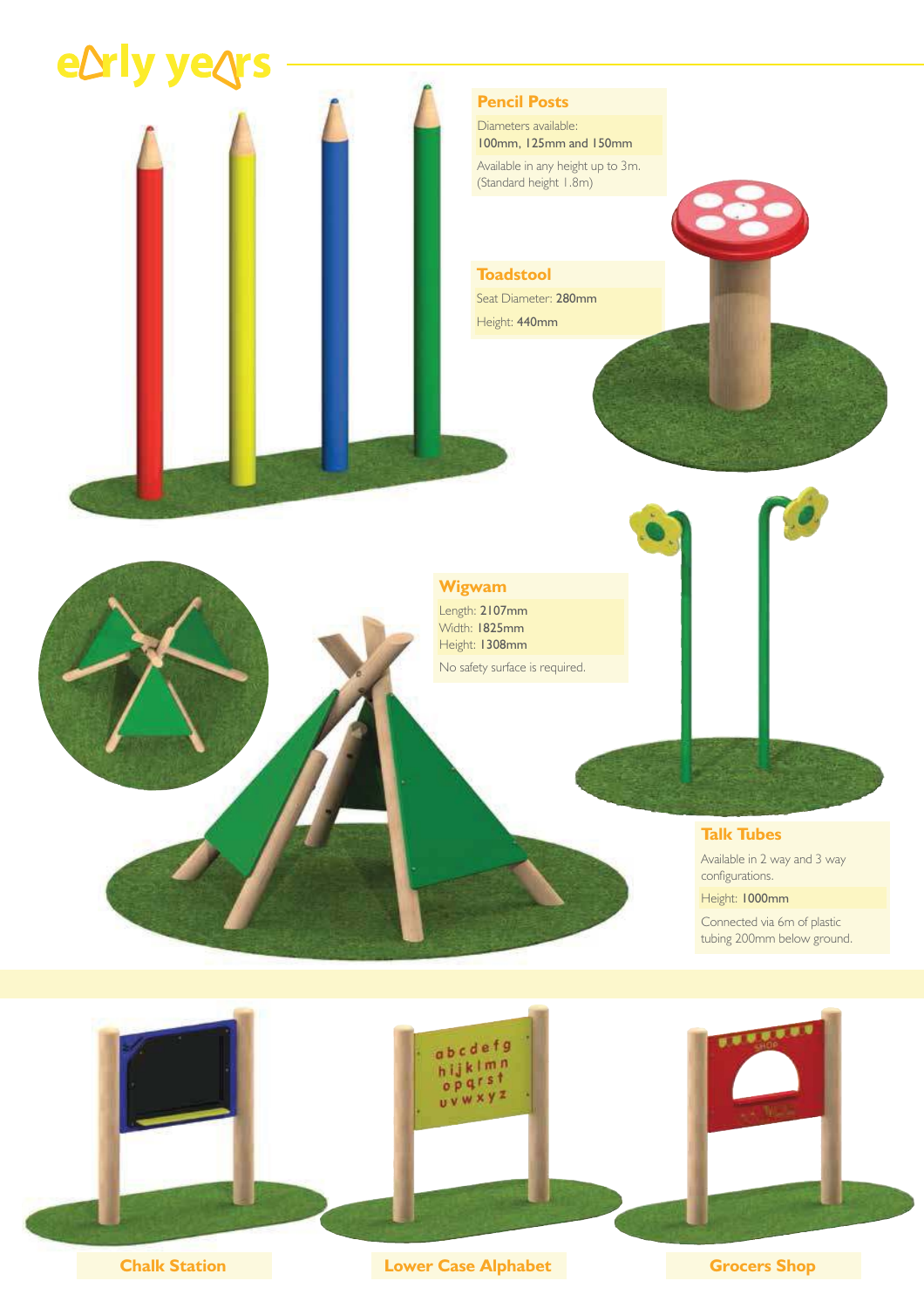## e**Drly ye**

### **Play Train**

**Train** Length: 890mm

Width: 300mm Height: 335mm

## **Carriages**

Length: 650mm Width: 300mm Height: 220mm

No safety surface is required.

**Train** Length: 2000mm Width: 1000mm Height: 1400mm

**Log Train**

**Carriages** Length: 1000mm Width: 1000mm Height: 600mm

No safety surface is required.

**Tug Boat**

Including 2-way talk tubes. Length: 4984mm

Width: 2120mm Height: 1530mm





### **Play Panels**

Plastic HDPE Panel: 595 x 800mm Length: 1050mm Width: 125mm Height: 1200mm

Including posts.

Play Panels available:

Chalk Station Play Panel

Lower Case Alphabet Play Panel

Grocers Shop Play Panel

Number Maze Play Panel More play panels are available

upon request.

**Number Maze**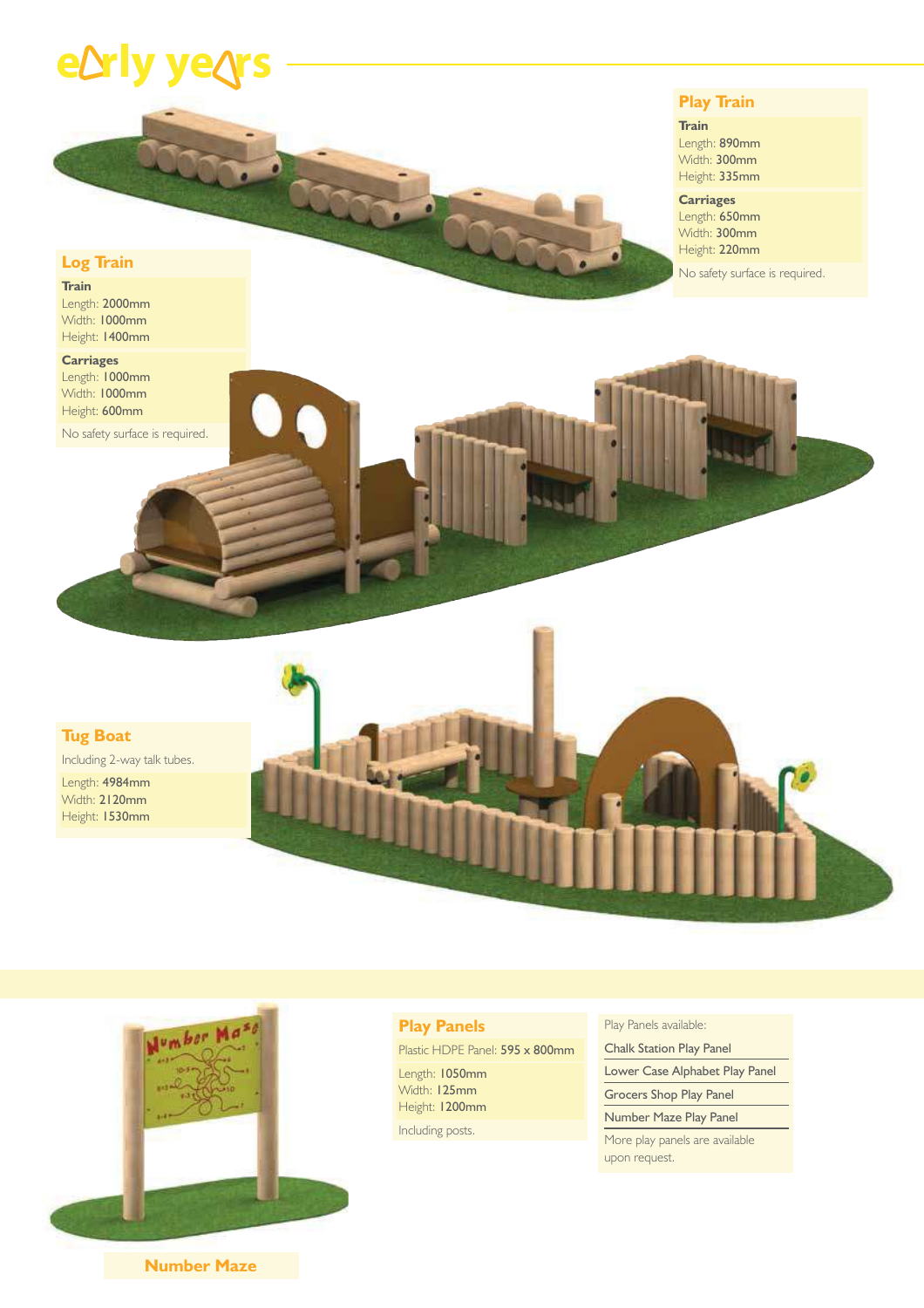# eDrly yeQrs

## **Acorn**

Minimum surface area: 15.5m<sup>2</sup> Product Dimensions: 2.6 x 2.2 x 1.2m Min Space required: **4.44 x 4m** Free Fall Height: 0.55m



## **Cygnet**

Minimum surface area: 18.7m<sup>2</sup> Product Dimensions: 2.6 x 3.3 x 1.2m Min Space required: 5.24 x 4.7m Free Fall Height: 0.55m

## **Pirate Ship**

Minimum surface area: 26.6m<sup>2</sup> Product Dimensions: 7.3 x 5.19 x 2.11m Min Space required: 9.3 x 8.19m Free Fall Height: 1.0m Please note: Safety surface is only required around slide and deck area.

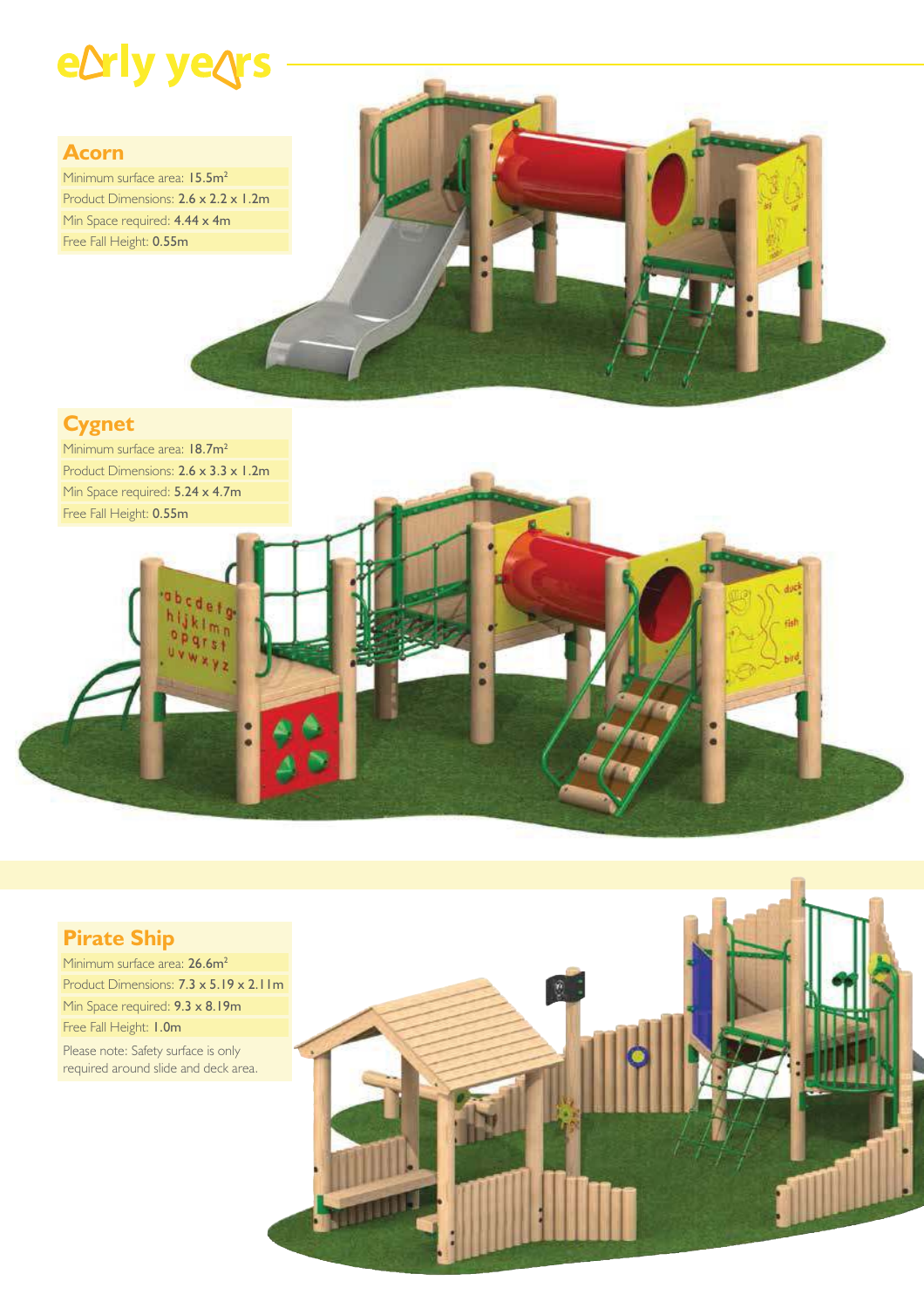# eDrly yeQrs

## **Micron**

Minimum surface area:  $11.1m^2$ Product Dimensions: 2.7 x 0.64 x 1.98m Min Space required: 4.6 x 2.6m Free Fall Height: 0.55m

## **Nucleus**

Minimum surface area: 15.8m<sup>2</sup> Product Dimensions: 2.6 x 2.25 x 1.98m Min Space required: **4.63 x 4.19m** Free Fall Height: 0.55m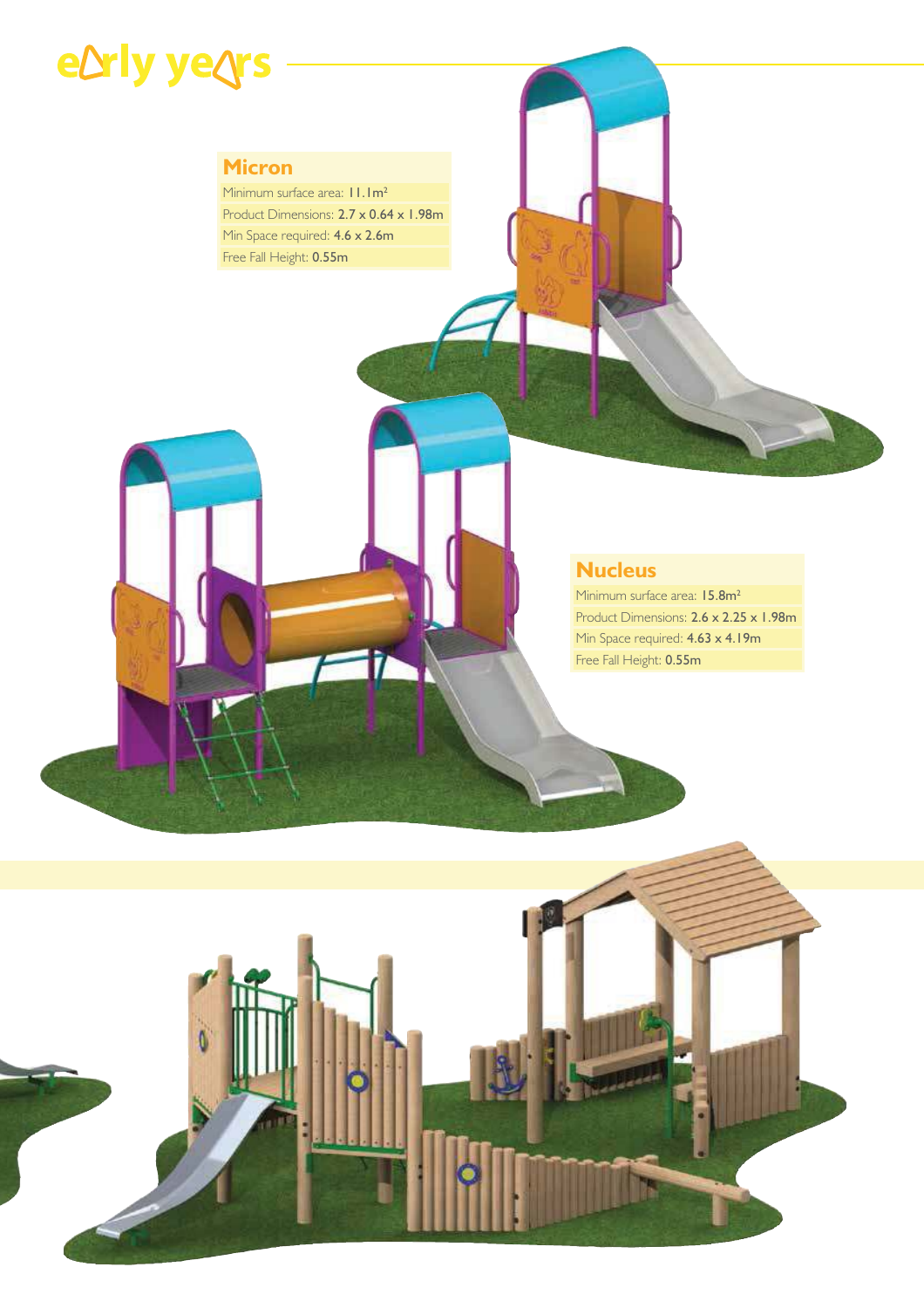## e**Drly yegrs**





### **Story Telling Area**

### **Story Telling Chair**

780mm (L) x 480mm (W) x 1400mm (H) Seat Height: 450mm Arm Height: 700mm Constructed from 195 x 95mm sleepers

### **x3 1.4m Sleeper Benches**

1400mm (L) x 195mm (W) x 420mm (H) Constructed from 195 x 95mm sleepers. Chair and benches can be sold separately.

### **Performance Arena**

#### **Stage**

1.96m (L) x 1.96m (W) x 0.19m (H) Constructed using decking boards.

#### **x4 1.4m Sleeper Benches** 1400mm (L) x 195mm (W) x 420mm (H)

Constructed from 195 x 95mm sleepers. Stage and benches can be sold separately.

### **Standard Sandpit**

Opened size: 4260 (L) x 1230 (W) x 239mm (H)

Closed size: 2400 (L) x 1230 (W) x 239mm (H) Constructed from timber.

Sand not included.